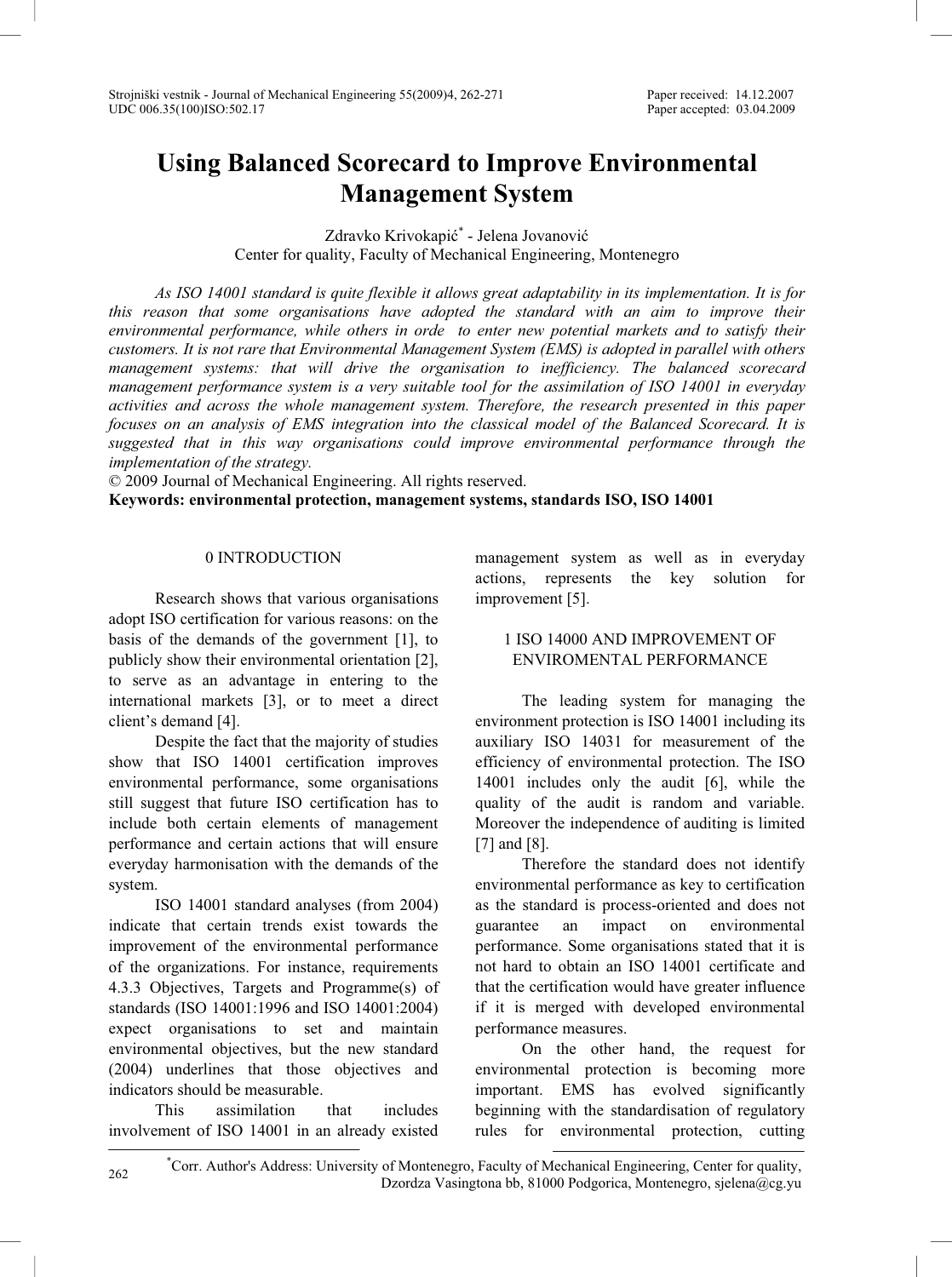pollution and improving eco efficiency and sustainability. This action directs market movements from the process to reaching the results of that process (Figure 1).

| Pollution legal compliance     | Process focus |
|--------------------------------|---------------|
| Pollution control              |               |
| Pollution prevetion            |               |
| Eco efficiency                 |               |
| Eco design/Product stewardship | Outcome focus |
| Sustainability                 |               |

## Fig. 1. *Evolution of EMS [9]*

If the real result of the process is examined, a question arises; is the environmental protection defined by ISO 14001 sufficient or are there any additional actions aiming at assurance of better environmental performance inside an organisation?

Different organisations have different experiences concerning the implementation and adoption of ISO 14001.

There are different opinions about question "is ISO 14001 certification only a 'green wash' or does it real improve environmental performance? Analyses show uneven results. While in some empirical researches [10] and [1] it can be found that ISO 14001 adoption improves environmental performance of organisations, in other research [11] and [12] the respective authors came to contradictory results. Results even show that some performances are siginificantly worse after an ISO 14001 certification. In analysis [4] it is shown that organisations that have implemented EMS and involve ISO 14000 in their everyday activities have quite improved the environmental performance. In an empirical analysis [13] it is shown that EMS is very useful but not useful enough to effectively improve environmental aspects/parameters within the organisations.

The most appropriate explanation for contradictory opinions and results that are given by previous research could be that efficiency of an ISO certification related environmental performance improvement depends on how organisations designed and created EMS and how they utilise this system. Come organisations could involve elements of management performance within their EMS that are ISO 14001 based, while

some other organisations do not operate in a similar manner as it is not requested by certification. This explains why various explains why organisations have very different experiences with an efficiency related ISO certification.

Balanced scorecard, as one of the performance management systems, is a very suitable tool for ISO 14001 assimilation in everyday activities and in the whole management system.

## 2 BALANCED SCORECARD MODEL

The balanced scorecard (BSC) is a performance management system that transforms strategy into a continuous process of management and improvement that all employees inside an organization utilise on all organisational levels.

BSC represents a balance between the former and coming orientation, quantitative and nonquantitative analysis and financial and nonfinancial data [8].

Kaplan and Norton [14] presented BSC as an organizational tool to manage the requests of stakeholders and to transform strategy into action through a PDCA cycle structured management system.

Research [14] shows that organizations have two main reasons to implement BSC. On one hand, a high number of different information systems present a relatively inflexible system, so BSC could be very helpful for their gathering. On the other hand, managers want a clear description of their processes through clearly defined objectives and measures to reach those objectives. In this case BSC is a very useful tool for the measurement of process efficiency.

The classical model of BSC is given in Figure 2 where four principles or perspectives are observed [15]:

- Financial-economic perspective (What do stakeholders expect?)
- Customer's perspective (What are clients' demands?)
- Internal processes perspective (What are the key internal processes and which one has to be improved to meet customers' demands?)
- Learning and growth perspective (How organization should structurally develop and learn?)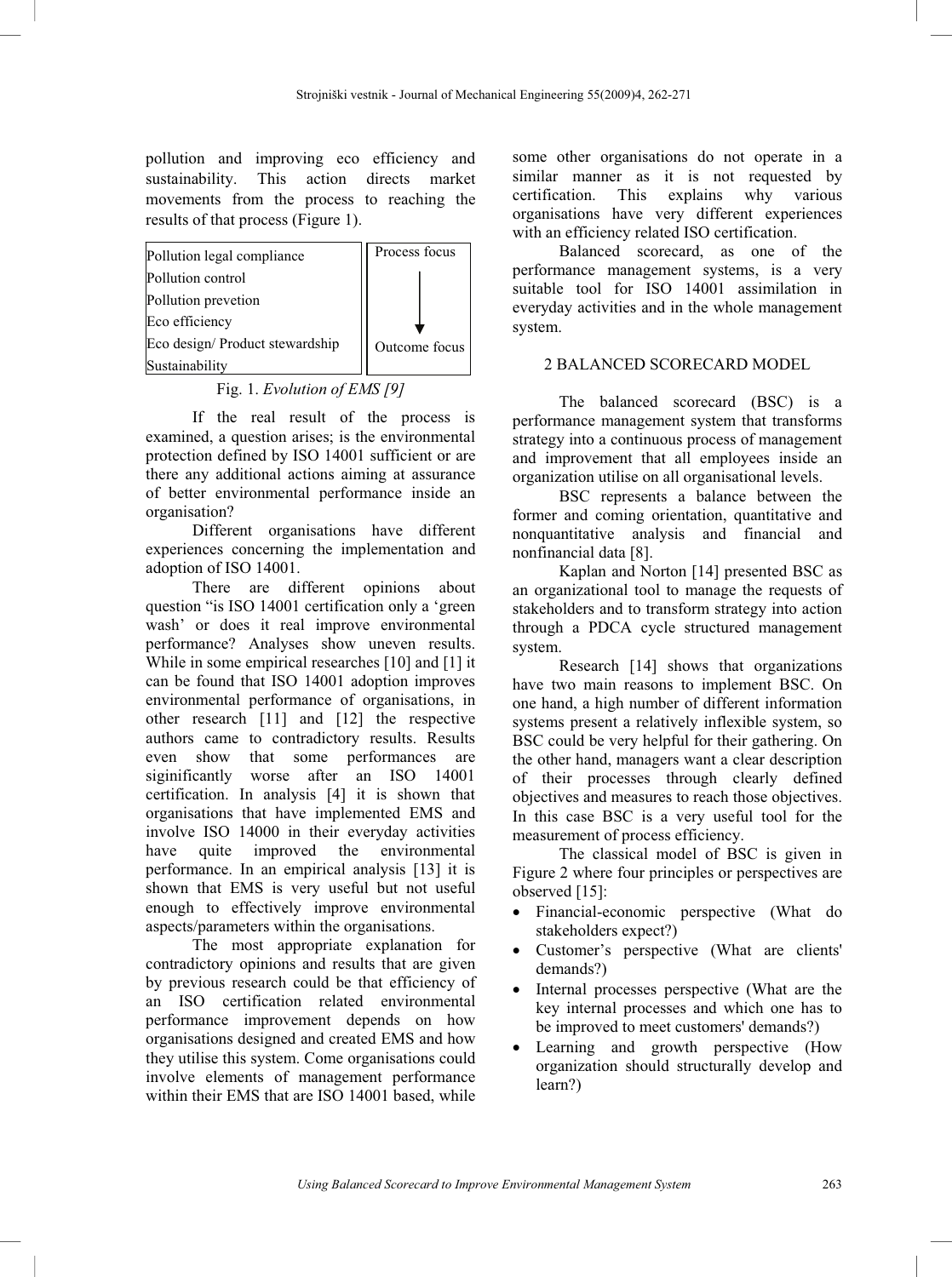

Fig. 2. *Balanced scorecard [14]* 

The four perspectives are recommended by the founders of BSC, but the different environments in which businesses operate can create different visions and strategies. Furthermore there is no general way for their adoption. That is why organizations could increase the number of perspectives but they have to take into account the balance of those perspectives.

In the last few years, it has been observed that with the increase of concerns about the environment more and more organizations emphasize the importance of the implementation of environmental objectives into their business strategy and into BSC as well.

With the original BSC, focusing on the financial perspective is most important as this is the most important aspect and objective for all the interested parties both inside and outside of the organisation. All non-financial determinants have to be adopted within financial objectives and indicate financial gain. The rule is that even the work of each individual can be linked with the profit of an organisation. This suggests that financial perspective is the most important strategic objective for profit-making organisations. Kaplan and Norton [14] claim:

## *"Cause-and-effect chain of all BSC has to be linked with finance".*

That is why it is necessary to connect financial perspective with all BSC elements in the new perspective design/creation and generally in defining the environmental protection as a strategic orientation of an organisation.

Connecting these perspectives with financial objectives is quite complex. In literature different ways of integrating EMS inside the BSC environment are presented.

## 3 APPROACHES AND INTEGRATION OF **EMS**

Widely presented literature sources about BSC ([14], [18],...) do not specialize in the environmental aspects, but there are many research analyses that focus on the sustainable BSC concept approach, more precisely on SBSC (Sustainability BSC). This concept is predominantly oriented towards defining important environmental strategies and social objectives of the organisation. These strategies and these objectives will lead to the creation of economic values through the cause-and-effect links from elements of all the perspectives.

To achieve sustainability, three elements should be linked: financial, environmental and social. In many organizations that have EMS, there exists a basic lack of connection between this system and any other management system. A fundamental question may be: which of these approaches is the most adaptable for one particular organisation and in which way could EMS be implemented to the management system.

According to [16] the environmental and social aspects could be implemented into BSC in three ways: 1. implementation into four already existing perspectives; 2. a creation of new (the fifth or even the sixth) perspectives which will include these elements; 3. a creation of a special environmental/ social scorecard.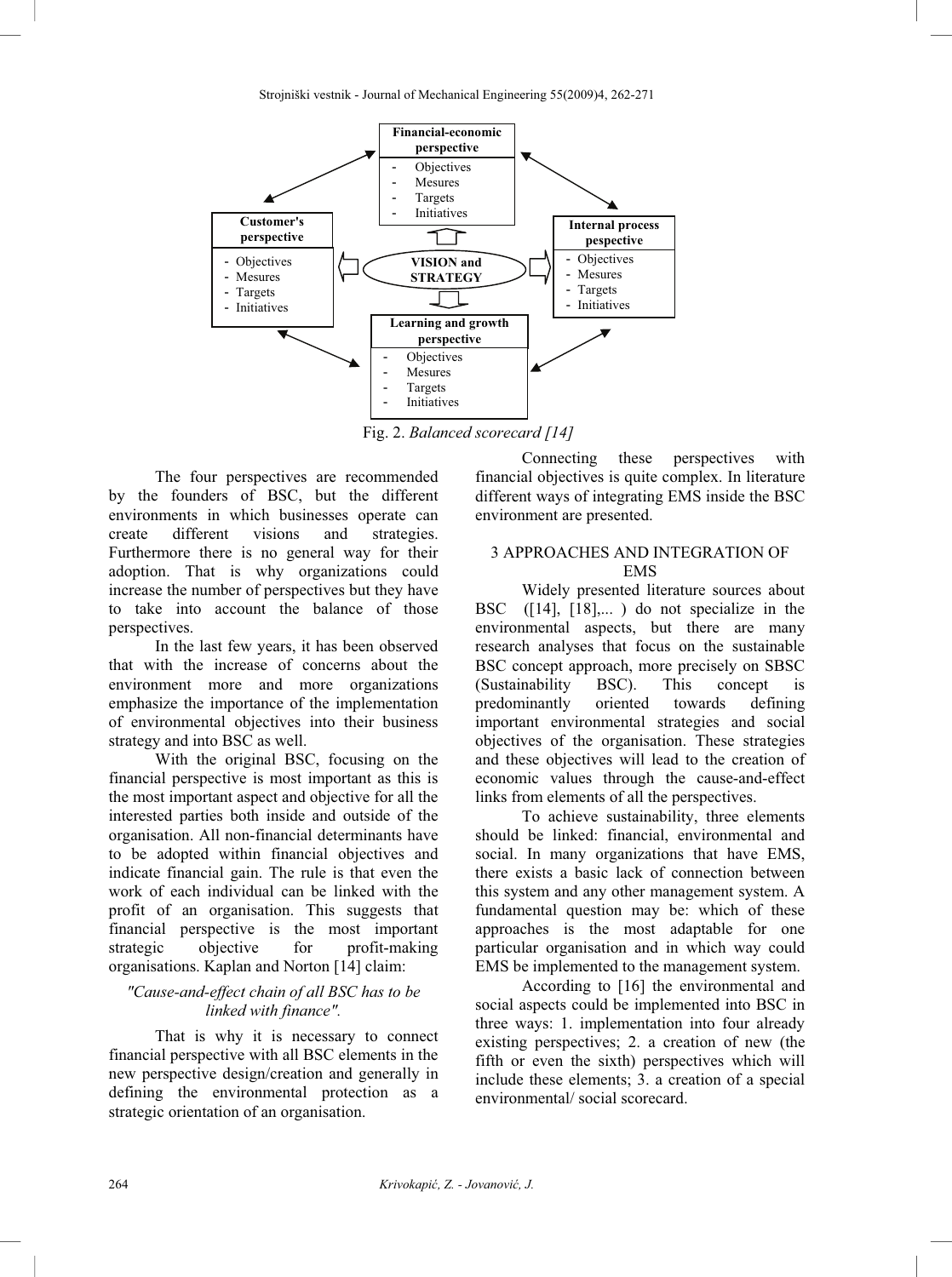#### **3.1 Integration of Environmental and Social Aspects in 4 Perspectives**

Environmental and social aspects should be included in the framework of four already existing perspectives through strategic elements, objectives and measures.

Using this method, environmental and social aspects become an integral part of standard BSC and they will be automatically integrated inside the cause-and-effect chain that has the financial perspective at the top of its hierarchy as presented in Fig. 3. These aspects should be integrated in the market system.

## **3.2 Appending New Environmental/Social Perspectives**

In the previous model environmental and social aspects are not completely integrated in market changes. The reason is that these aspects are not market oriented. Moreover, from the point of view of many organisations, environmental and social aspects are a peripheral concern.

The creation of new perspectives creates a clearer picture about the integration of environmental and social aspects in the standard structure of primarily market oriented BSC. Elements of added perspectives should be connected with all other perspectives and not only with the financial perspective. Also, it is possible to create perspectives that include special social and environmental requests, as shown in Fig. 4.

## **3.3 Creation of Induced Environmental/Social Scorecard**

The third approach for the integration of environmental and social aspects into BSC is based on the creation of a special environmental/social scorecard. Thus, creation of a sustainable scorecard has to be parallel with the conventional scorecard.



Fig. 3. *Integration of environmental and social aspects in 4 perspectives*



Fig. 4. *Adding one or more new perspectives*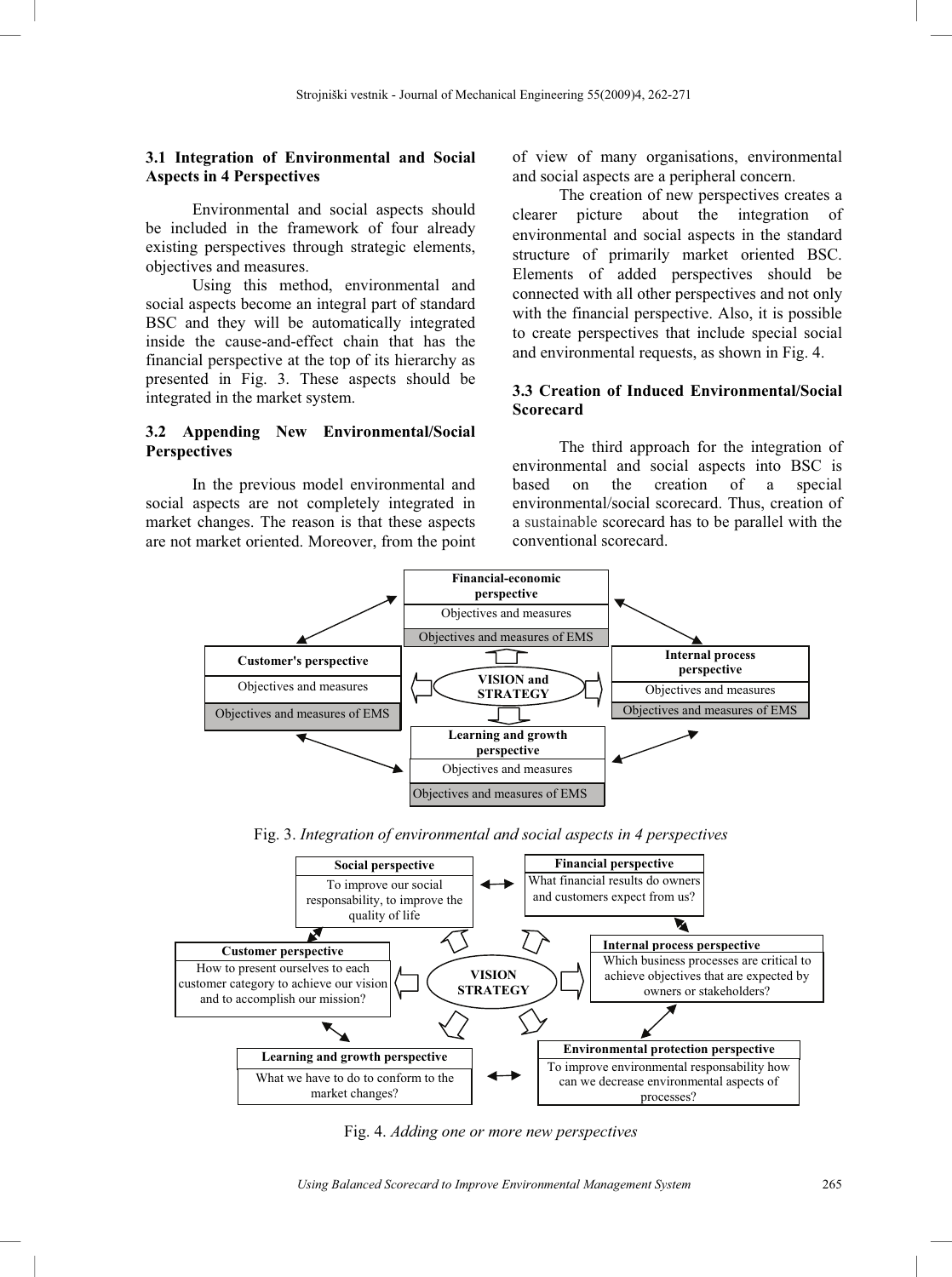

Fig. 5*. Creation of induced environmental/social scorecard*

Sustainable environmental/social scorecard is not independent from traditional BSC and to emphasize this aspect, it can and it should be connected with the traditional BSC.

An example of sustainable scorecard for a hypothetical organisation through a map of the cause-and-effect chain of all perspectives is presented in Fig. 5.

Observing the division of SBSC from [16] it can be concluded that most organisations adopt the first approach, but also the integration of environmental aspects into already existing perspectives. In this case the sustainable aspects could be found in all four perspectives. For example the customer perspective could include external stakeholders as contractors, customers, loan organisations, government, environmental organisations, stakeholders etc. On the other hand, the financial perspective could include complaints and costs concerning environmental protection. Other perspectives could include environmental and social aspects.

It is important to mention that environmental and social aspects could be included within the four already existing perspectives of conventional BSC while at the same time it could be created as an additional perspective. These two types do not exclude each other. The creation of an additional perspective is suggested if environmental and social objectives

are strategically relevant and if it is impossible to include them in the four existing perspectives.

The choice of how to include these aspects depends on the definition of strategic environmental and social aspects during the process of defining the SBSC.

On the other hand, the creation of special environmental scorecard would completely include all the elements of EMS throughout the full management system but in this way there is a possibility of creating a parallel system which could be business neglected. With good linkage with BSC an organisation could reach good results concerning EMS organisation.

According to [17], [18] there are five ways to implement environmental systems into SBSC:

- "Partial approach" includes the integration of one or two sustainable indicators in some well chosen dimension of the traditional BSC which is most sensitive to the integration of those aspects (internal process or customers). The integration of sustainable management could be realised even with this method. Still, some respective researchers argue that effects in practice are limited.
- The second option is "Enlarged SBSC" presenting an approach where the fifth option relating to EMS would be added. This option presents great improvement compared to the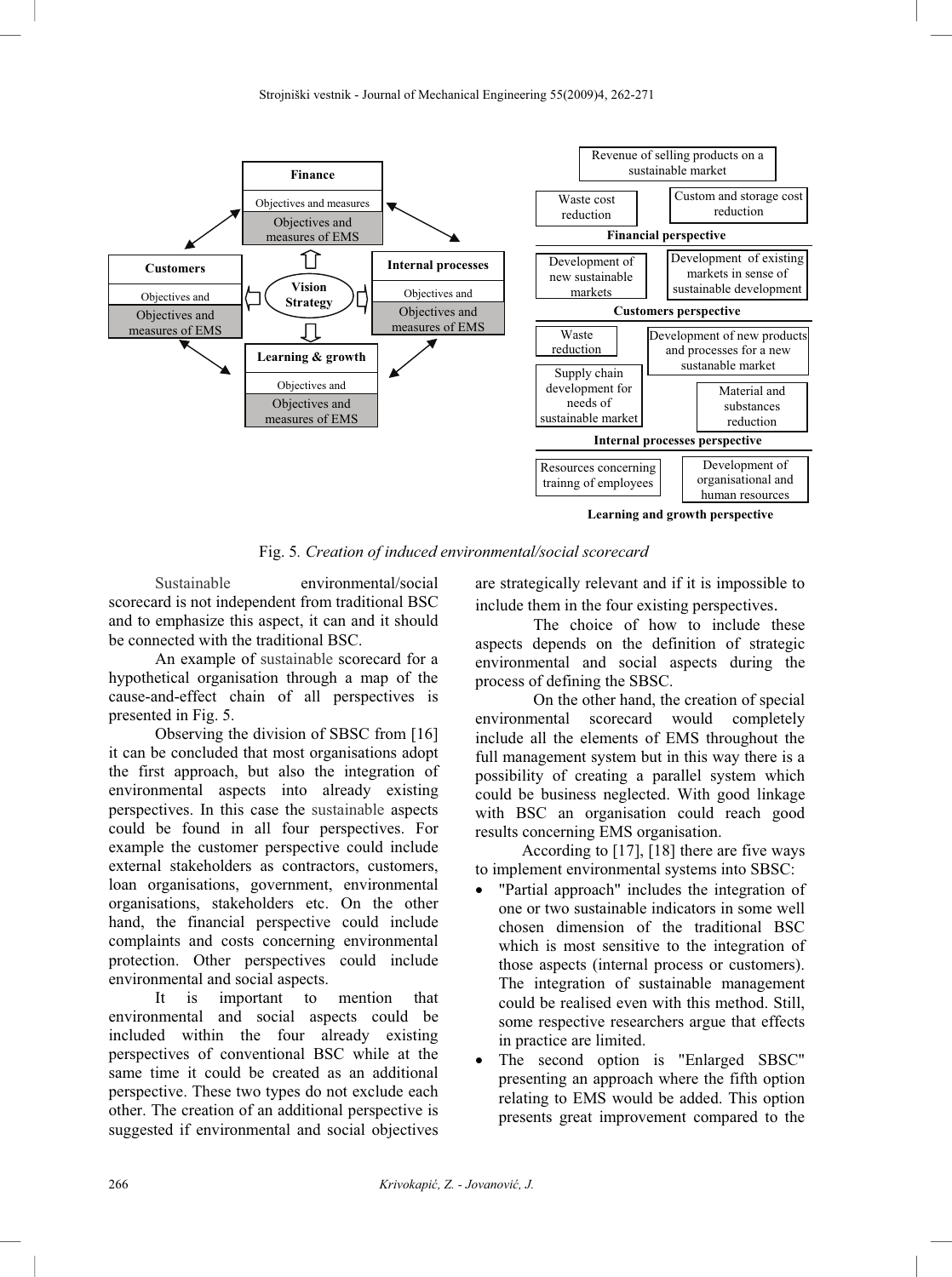previous approach and it could be found only in organisations that have a well established environmental system.

- "Transversal BSC" focuses on the environmental sphere in all dimensions of the organisation in order to become a promoter for future success. This way, the environmental aspects are integrated as leading indicators in all four perspectives. This approach demands great conscience concerning environmental protection inside the organisation.
- "Total SBSC" aims at integrating all the environmental aspects within all perspectives and present a combination of transversal and enlarged approaches.
- x "Divided service of SBSC" considers the implementation of environmental aspects only into particular segments within organisations, therefore it will not have a great impact on the integral objectives of an organisation. This approach would be possible for all previously mentioned alternatives.

In [16] it is described how previous types of SBSC could be implemented taking into account the four types of strategies that include environmental protection. It does not include strategies that do not concerning environmental protection. A description of the four types of strategies that include environmental protection and their correlation with the five previously defined approaches relating to SBSC is given in Table 1.

These types of strategies mutually overlap and could not be clearly separated. For instance, types 2 and 3 also imply the use of type 4.

It should be emphasized that within an organisation where there has been no attempt to integrate the EMS with BSC adoption, these two systems are driven in parallel, which easily results in inefficiency.

The original BSC is an instrument of management and measurement of performance, but environmental and social aspects are very hard to measure.

It should be emphasized that BSC is a tool for strategy transformation into a real action and that organisations have to define their strategy concerning environmental protection prior to finding a method for its effective implementation. Good connection of EMS's elements with strategic objectives and actions of other perspectives is a key element for the improvement of the environmental performance of an organisation.

Table 1.

| Type of strategy that include environmental protection                   | <b>Adequate type of SBSC</b>    |
|--------------------------------------------------------------------------|---------------------------------|
| <b>Clear:</b> protection of market share                                 | Partial SBSC<br>$\cap$          |
| The objective of this strategy is to satisfy customer requests           | Divided service of<br>$\bigcap$ |
| concerning environmental protection and to publicly show that the        | <b>SBSC</b>                     |
| organisation is environmentally aware.                                   |                                 |
| Efficient: strategy to transform environmental costs into                | Partial SBSC<br>$\Omega$        |
| environmental efficiency                                                 |                                 |
| This structure is oriented on environmental objectives and measures      |                                 |
| that reduce their costs.                                                 |                                 |
| Innovative: the environmental strategy differentiate by                  | Partial SBSC<br>$\cap$          |
| environmental products                                                   | <b>Total SBSC</b>               |
| The strategy is oriented on executive pro-active environmental           |                                 |
| activities that are market oriented.                                     |                                 |
| Progressive: strategy development in the direction of an                 | <b>Total SBSC</b><br>$\bigcirc$ |
| environmental market                                                     | <b>Enlarged SBSC</b>            |
| Organisations that are oriented toward this strategy of sustainable      |                                 |
| development are oriented on environmental and social objectives and      |                                 |
| actions as a way to increase their share on existing market and to enter |                                 |
| the new ones.                                                            |                                 |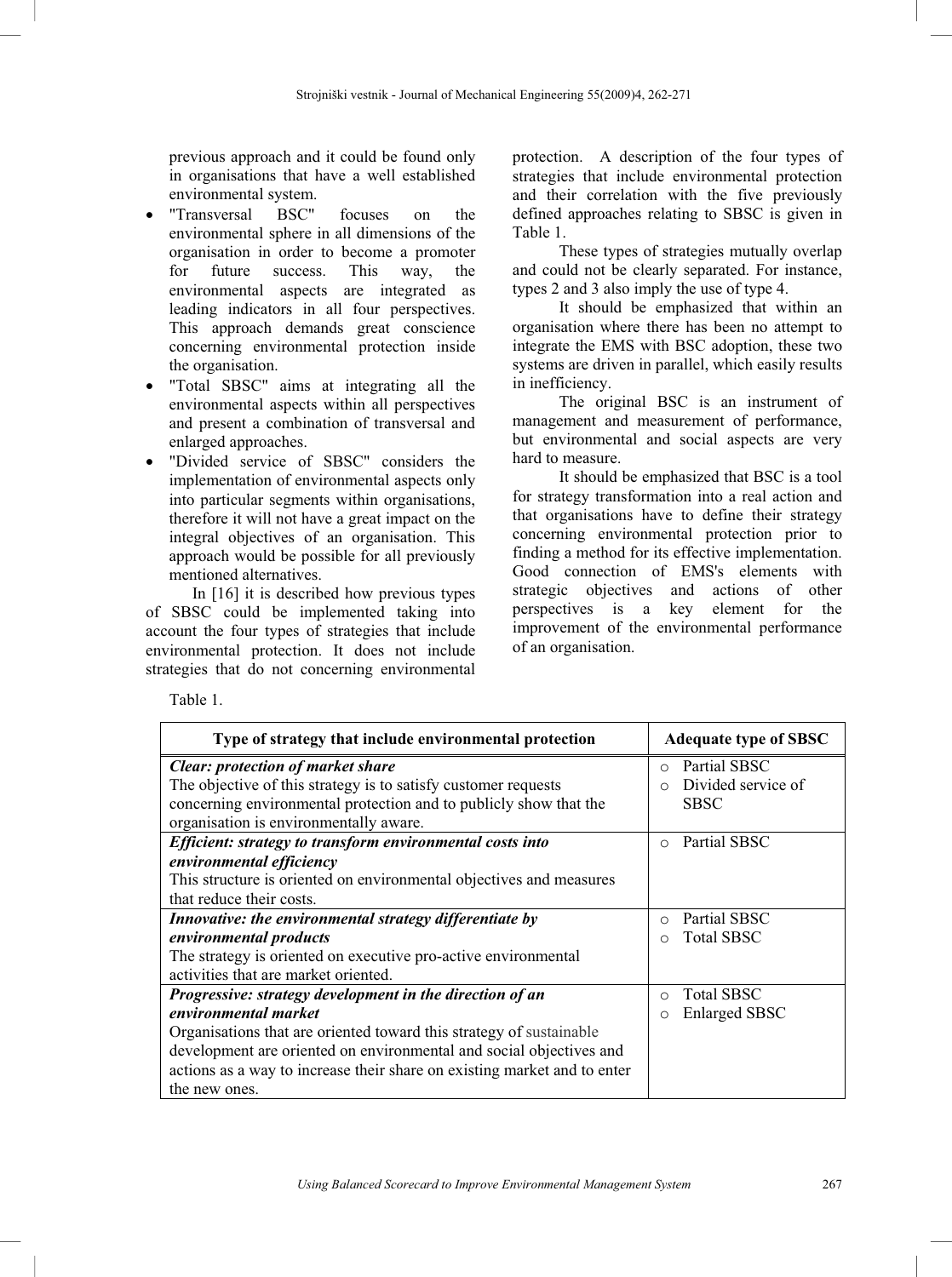## 4 SYSTEM OF MEASURMENT OF BSC

 The measurement system of BSC assures internal transparency that enables managers to measure performance on the sector level, department level, and even on the employee level, but it is not rare that inside the frame of BSC, the financial objectives and other actions that are not easy to measure are dominant.

It is very important to choose the right measures. On one hand, they have to include all key processes of an organisation. On the other hand they have to ensure that this number is not too high because in this case the picture of the organisation becomes unclear and complicated for monitoring. In accordance with Pareto analysis [20] and the act 80/20 [20], the greatest strategic impact could be realized by operating and measuring a small number of Key Performance Indicators (KPI). This is in accordance with the BSC philosophy and a small number of actions that are necessary to define (4 to 6 actions per perspective).

In choosing the KPIs, an organisation should take into account all relevant actions and choose the most important ones by detached calibration and then find the best way for their monitoring and quantification. The actions relating to environmental protection have to include identified environmental aspects of an organisation. It is not uncommon that in choosing this small number of actions an organisation chooses ones that are easy to measure. In this way they can eliminate actions that are strategically important but that are not easy for quantification (environmental and social).

Excluding the top limit for a number of indicators the organisations should take into account some other constraints that indicators have to satisfy [14]:

- Indicators have to be both quantitative and qualitative.
- Indicators have to be measurable.
- Sustainable aspects concerning social and moral performances are important in a qualitative sense, but these aspects are not easy to measure.
- Sustainable indicators have to be relevant internally and important externally.
- Indicators have to be strategically relevant for organisation.
- Choice of actions should assure reaching defined objectives of the organisation [19].
- Chosen indicators have to be simple and comprehensive.
- Indicators have to impact the behaviour within the organisation [19].

After selecting the indicators, the causeand-effect analysis of indicators must be conducted. The majority of authors [17] and [19] consider cause-and-effect links of SBSC as in Figure 6, where everything is oriented towards financial gain.



Fig. 6. *Effect-Causal links of SBSC* 

Employee training could help to prevent of pollution and decrease problems with environmental protection that are directly connected to internal processes. Improved internal processes will decrease law violation and increase the reputation of organisations. Satisfied stakeholders reduce the cost of penalties and improve the reputation of organisation, helping to achieve financial success. Therefore, it is essential that a strategic map is established so that the investment in environmental protection drives toward financial gain and that all investment in environmental protection that does not reach financial gain is not retained. Lower levels of an organisation and some managers still consider that this connection between environmental and economic indicators is too strong and that it is not easy to maintain it in practice.

SBSC created in this way is easy to include in an already existing BSC because the disposition of perspectives is identical and the strategy is oriented towards the financial gain of the organisation.

The concept of BSC for non-profit organisations is oriented towards accomplishing the defined mission of the organisation in the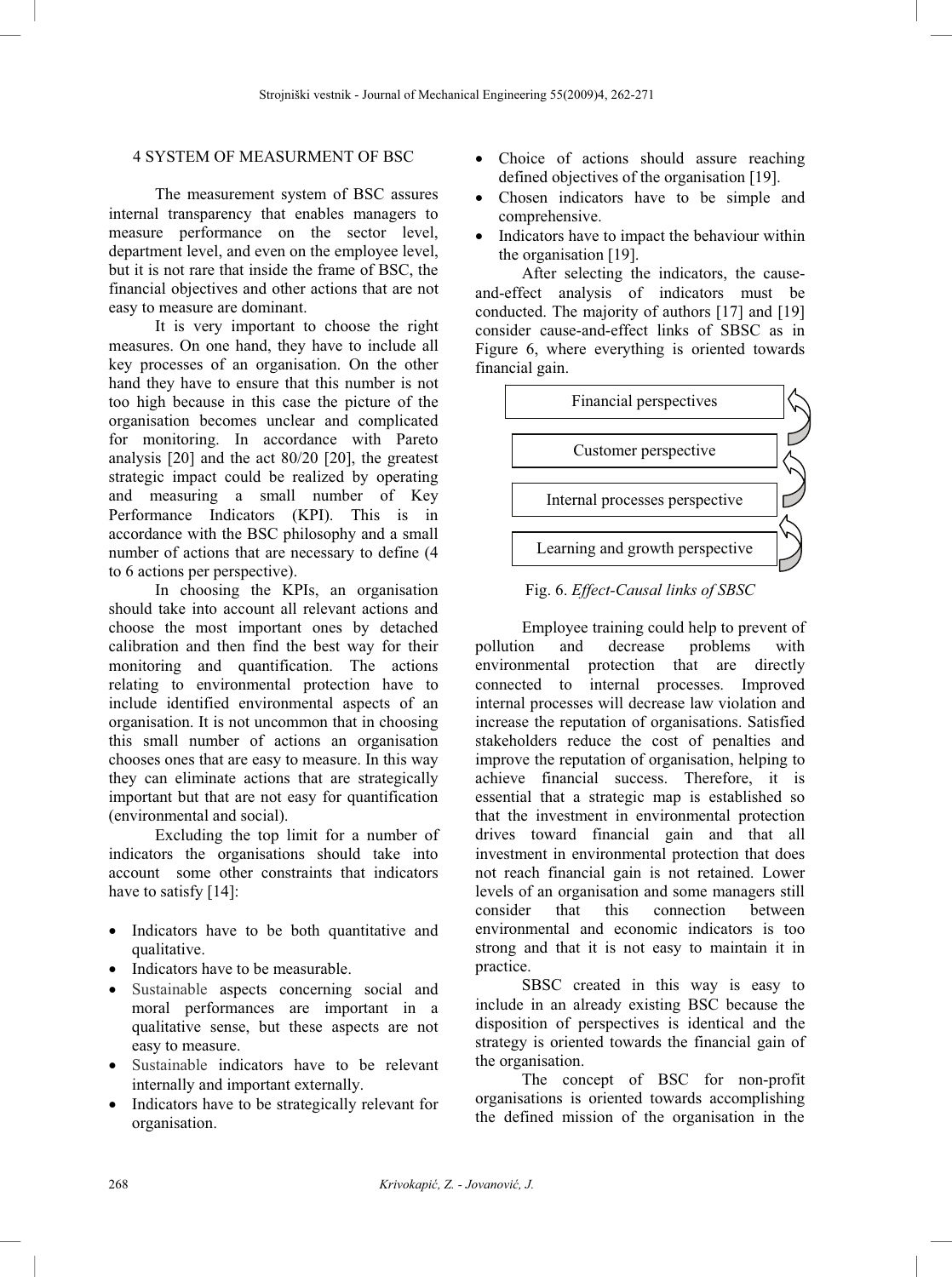

Fig. 7. *Effect-Causal links of SBSC of non-profitable organisations* 

context of its disposable budget and in this sense customer perspective is most important. It would be possible to reach a better effect of environmental protection of organisations, if nonprofit organisations defined their budget and created an SBSC map, starting with the financial perspective through learning and development, internal processes and stakeholder's satisfaction that also leads to financial gain (Fig.7).

To avoid the budget assigned for environmental protection being treated as a cost, it is important to join this correlation with financial perspectives and consider possible advantages from stakeholder satisfaction relating to this case.

This model of SBSC is not easy to implement inside an already existing BSC due to very different strategic concepts and dispersion of perspectives. Thus, the strategic map of SBSC defined in this way does not induct connection as a standard BSC, but it could assure a better relationship concerning the environment than a system that is only oriented towards financial gain. Budget definition is done upon the identification of important environment aspects. This model of SBSC is appropriate until the budget and financial gain equalize. Then, the effect-causal relation of objectives could be oriented toward financial perspective and perform a complete fusion with BSC of organisation (Fig. 7). Furthermore, the system could exist independently and connect some environmental activities to the management system, but as an independent part. Its aim is usually measurement of performance and improvement.

## 5 CONCLUSIONS

SBSC is a tool that provides a good chance of integrating of environmental and social objectives and actions into an existing management system. SBSC is not a substitute for other systems such as ISO 14000, but in any case it does help promotion of methods of sustainable development within an organisation's processes and connect them with a traditional management system. Still, it is not easy to define sustainable development and stakeholders' rights yet. On the operational level there is the problem of quantification as well as the integration of environmental and social objectives and actions.

BSC is very good for the dialogue of improvement at the level of top managers, especially in the definition of strategic aspects and the polarization of all activities inside the organisation. But, it has been shown in practice that when the integral SBSC is defined for the whole management system in which there are only some objectives relating to environmental protection, then the entire environmental department is impacted by BSC. Resources that were previously given over to environmental protection will be reduced if the organisation changes orientation to other strategic spheres [8].

This could be quite a dangerous mechanism that should be avoided, creating an SBSC, which has a basic defined budget. On the other hand, in organisations that have a clear view of the importance of environmental protection and enjoy managerial support, this could help with the integration of those aspects with all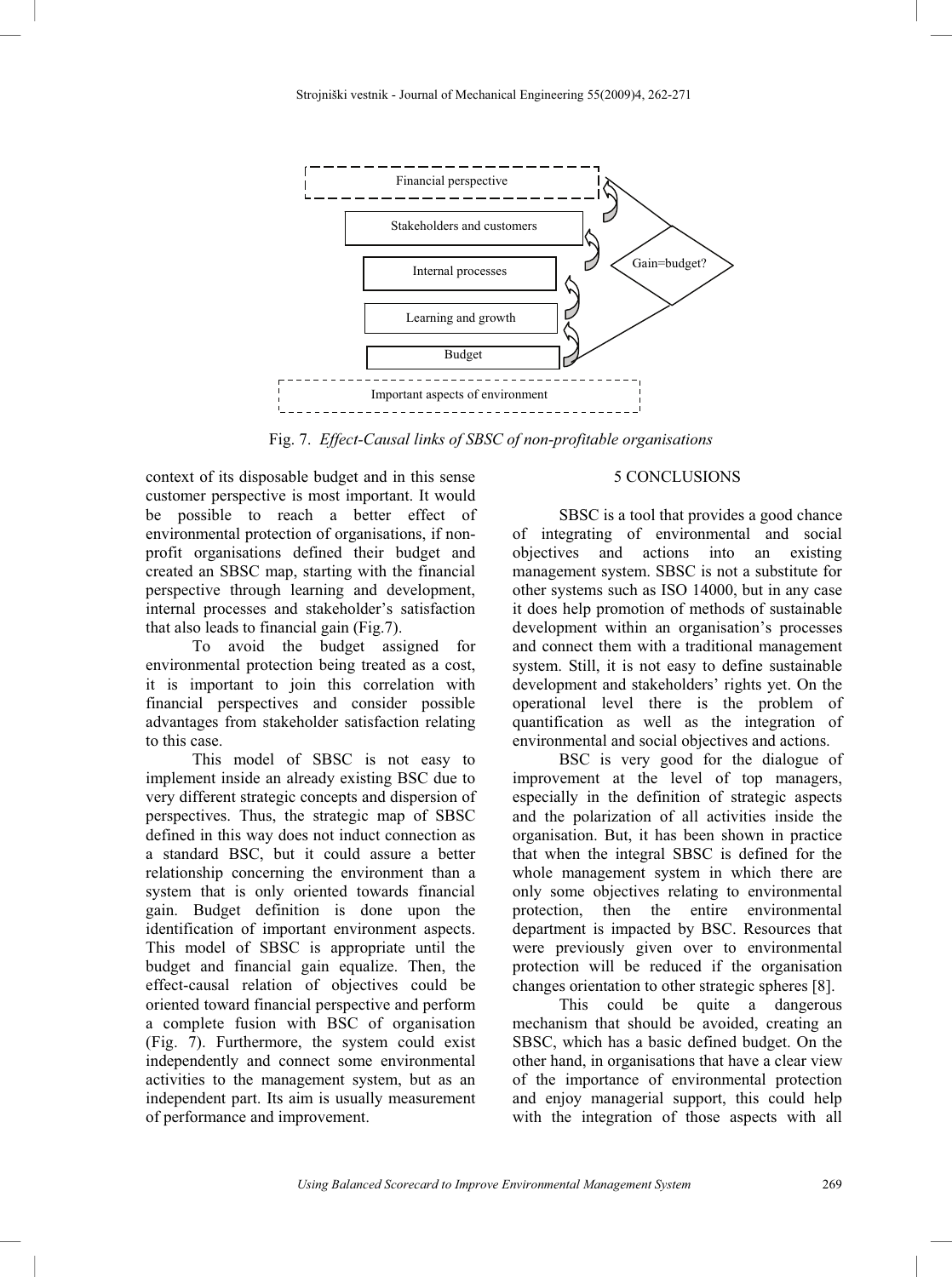levels of an organisation. The problem is that every BSC includes 20 to 25 actions that could be enough if they considered only the social and environmental objectives of an organisation, but could not be enough for the whole management system. Adding the new perspectives will bring some improvement but not enough, while the independent SBSC could include all elements of sustainable development. However, it is necessary to also link it with an already existing BSC or management system if it is not to be completely ignored.

#### 6 REFERENCES

- [1] Muller, A., Schaltegger, S. The sustainability balanced scorecard as a framework for ecoefficiency analysis.
- [2] Sustainability and performance management – a case of implementation of sustainable balanced scorecard in a food processing company, http://www.licom.pt/eaa2007/papers/EAA20 07\_0111\_final.pdf.
- [3] Rowland-Jones, R., Pryde, M., Cresser, M. (2005) An evaluation of current environmental management systems as indicators of environmental performance. Management of Environmental Quality 16(3): 211-219.
- [4] O'Dwyer, B., Owen, D. (2005), Assurance statement practice in environmental, social and sustainability reporting: a critical evaluation, British Accounting Review 37: 205-229.
- [5] Graham Hubbard Sustainable organisation performance: Towards a practical measurement system", Monash Business Review, vol. 2, i. 3, November 2006.
- [6] Prakash, A., Potoski, M. (2005), "Covenants with Weak Swords: ISO 14001 and Facilities Environmental Performance", Journal of Policy Analysis and Management 24.
- [7] Kang, Y. (2005), "Third Party Inspections on Environmental and Safety Regulation: Theory and Empirical Evidence", Ph.D. Dissertation. Philadelphia PA: University of Pennsylvania.
- [8] Dahlstrom, K., Howes, C., Leinster, O., Skea, J. (2003), "Environmental Management Systems and Company

Performance", European Environment 13: 187–203.

- [9] Matthews, D.H. (2001), Assessment and Design of Industrial Environmental Management Systems. Ph.D. Dissertation. Pittsburgh, PA: Carnegie-Mellon University.
- [10] Yin, H., Schmeidler, P. (2007) "Does ISO 14001 Certification Enhance Environmental Performance? Conditions under which Environmental Performance Improvement Occurs", Wharton Risk Center Working Paper no. 07-07, March 2007.
- [11] Hamschmidt, J., Dyllick, T. (2002), "ISO 14001: Profitable - Yes! But is it Eco effective?", Greener management International, vol. 34.
- [12] Andrews, R.N., Charm, J., Habicht, H., Knowlton, T., Sale, M., Tschinkel, V. (2001), "Third-Party Auditing of Environmental Management Systems: U.S. Registration Practices for ISO 14001." http://www.ndol.org/documents/emsreport.p df.
- [13] Delmas, M. (2000), "Barriers and Incentives to the adoption of ISO 14001 in the United States", Duke Environmental Law and Policy Forum Fall: 1-38.
- [14] Naveh, E., Marcus, A.A. (2004), "When Does the ISO 9000 Quality Assurance Standard Lead to Performance Improvement? Assimilation and Going Beyond", IEEE Transactions on Engineering Management 51 (3): p.352-363.
- [15] Bieker, T., Dyllick, T., Gminder, C.U., Hockerts, K. "Towards a Sustainability Balanced Scorecard linking environmental and social sustainability to Business strategy", http://www.iwoe.unisg.ch/org/iwo/web.nsf/1 f29e779b01d72c8c12569f50045e85c/af0f51

dab5ad967ec12569f2003c7416/\$FILE/BS& E%20Conference%202001%20Bieker,%20 Dyllick,%20Gminder,%20Hockerts.pdf.

- [16] Kaplan R., Norton D., (1996), The Balanced Scorecard – Translating strategy into action, Harvard Business School press, Boston, Massachusetts.
- [17] Figge, F., Hahn, T., Schaltegger, S., Wagner, M. (2002), "The Sustainability Balanced Scorecard - Theory and Application of a Tool for Value-Based Sustainability